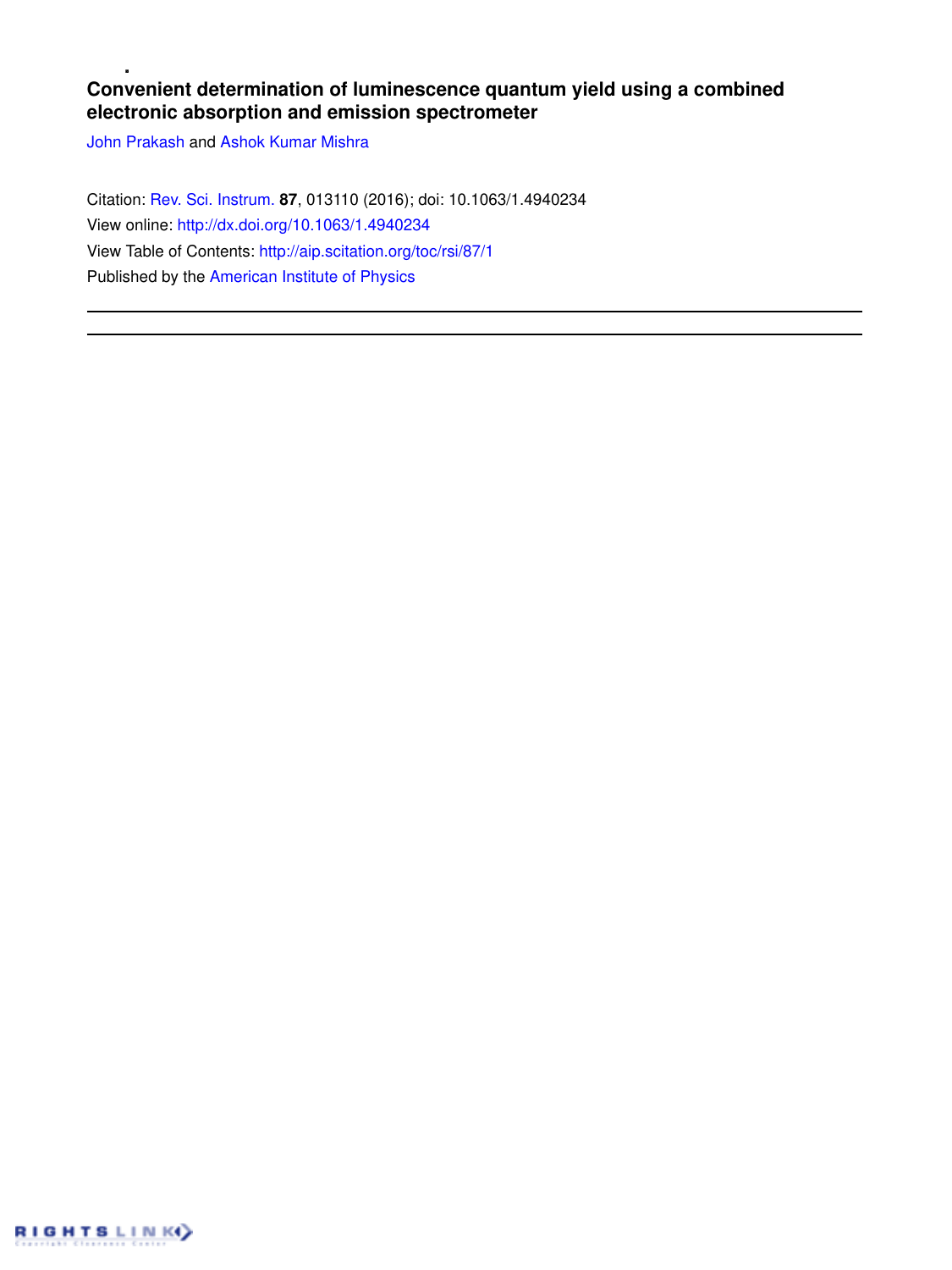

# **Convenient determination of luminescence quantum yield using a combined electronic absorption and emission spectrometer**

John Prakash and Ashok Kumar Mishra

*Department of Chemistry, Indian Institute of Technology Madras, Chennai 600036, India*

(Received 12 May 2015; accepted 7 January 2016; published online 28 January 2016)

It is possible to measure luminescence quantum yield in a facile way, by designing an optical spectrometer capable of obtaining electronic absorption as well as luminescence spectra, with a setup that uses the same light source and detector for both the spectral measurements. Employment of a single light source and single detector enables use of the same correction factor profile for spectral corrections. A suitable instrumental scaling factor is used for adjusting spectral losses. <sup>C</sup> *2016 AIP Publishing LLC.* [http://dx.doi.org/10.1063/1.4940234]

### **I. INTRODUCTION**

Luminescence quantum yield  $(\Phi_F)$  represents the fraction of emitted photons from an ensemble of optically excited fluorophores. It is one of the essential parameters to understand the photochemistry and photophysics of natural processes driven by light. Quantum yield of a fluorophore can be measured in two different ways: relative to a fluorescent standard material with a known quantum yield or as an absolute quantity. The most commonly used method of Parker and Rees<sup>1</sup> for relative quantum yield measurement requires a fluorophore of known quantum yield (standard fluorophores) such as quinine bisulphate, fluorescein (Flu), and Rhodamine B. It also requires information such as absorption and luminescence intensities and refractive indices of the medium as a function of wavelength. $<sup>2</sup>$  Thus, it is important to</sup> select an appropriate standard fluorophore with knowledge of instrumental response function for accurate quantum yield measurements. Determination of absolute quantum yield is necessary for the introduction of luminescence standards as well as for situations where relative quantum yields cannot be measured conveniently. Optical methods for the absolute  $\Phi_F$ measurement are Vavilov reflecting surface method, $3$  Weber-Teale diffusing media method,<sup>4</sup> and Mello's integrating sphere method.<sup>5</sup> These methods measure absorption information of fluorophores directly or indirectly using references (reflective surface, diffusing media, or integrating sphere) which are either reflective or diffusive, without losing the excited light. $6,7$ Mello's integrating sphere method has gained wide acceptance in recent years. In this method, three measurements are made: (a) signal on direct sample excitation, (b) sample excitation by diffused light, and (c) signal from empty sphere. This eliminates the possibility of polarization effect and the need of refractive index correction. The possibility of reabsorption of emitted radiation because of multiple reflections as well as selection of perfectly reflecting inner coating to maximise "sphere efficiency" is essential for this method.<sup>5</sup> Ishida and co-workers modified the Mello's model using optical fibers to measure absolute quantum yield of liquid and solid samples using a monochromatic light source (LS), integrating sphere, and a diode array detector (DAD). In this design, absorption and emission spectral responses of fluorophore and reference

(without fluorophore) are measured, and the ratio of corrected luminescence to that of absorption gives absolute quantum yield. $8-10$  The problem of reabsorption because of multiple reflections in the integrating sphere model and the use of scattering, reflecting, fluorescing, or diffusing media as a reference are needed to be avoided for reliable and accurate quantum yield measurements. Both the relative and absolute quantum yield measurements need spectral correction with respect to the light source and detector response. In addition to the above, methods such as photoacoustic, calorimetric, and thermal blooming methods, introduced by various research groups to measure the quantum yield  $(\Phi_F)$  of a fluorophore,  $\frac{11}{1}$ have been useful under specific circumstances.

Though a variety of methods are available for quantum yield determination in solution as well as solid/film state, many of them are either complex or inaccurate. The issues of reabsorption (even at low concentration in integrating sphere model), unavailability of standard fluorophores (relative measurement), inaccuracy in temperature or pressure based measurements (calorimetric and photoacoustic methods) still persist. Thus, introduction of a simple and elegant technique continues to be important. Luminescence emission of the transparent fluorescent samples is isotropic in nature and can be measured by a detector at any orientation with respect to the exciting light source. Luminescence quantum yield can be determined from the number of photons absorbed and emitted by the fluorophores.

Design of a spectrometer which measures both (i) the absorbed photons along the light path and (ii) the emitted photons at right angle to the light path, using a *single light source and a single detector for both the measurements*, can have significant advantages for quantum yield measurements. Such a design would help to minimize the conventional spectral corrections which are inevitable in any quantum yield measurement technique. As a consequence, collection of spectral data can be made facile, and data processing can be a single step process once the correction factor (CF) profile is created. It is to be noted that conventional quantum yield measurements with commercial instruments are done with vendor supplied correction factors and emission integral comparison to a similar absorption/emission standard with consideration of solvents' index of refraction if different. In the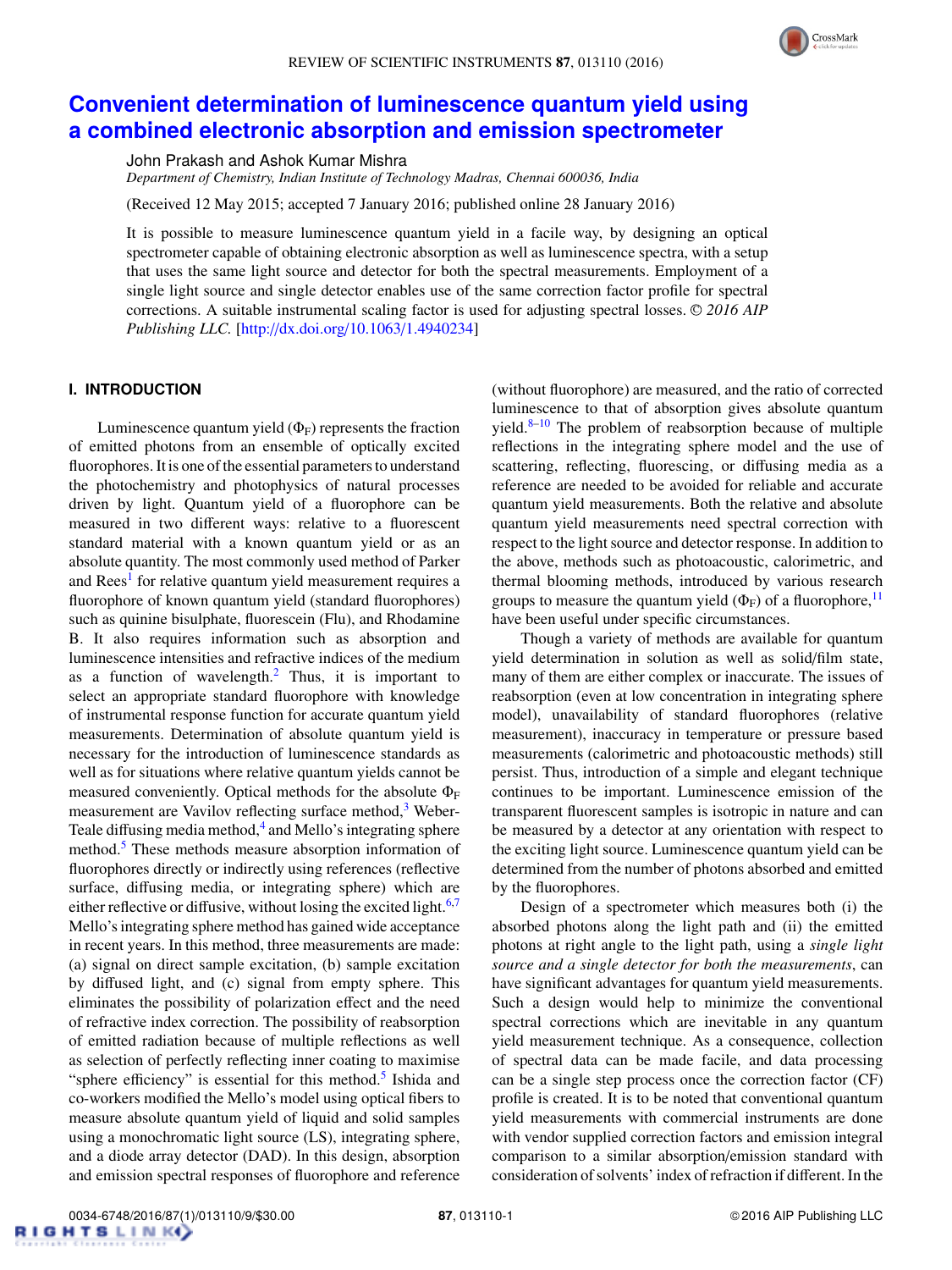present design, however, the end user can determine the correction factors with a single standard which may have different absorption/emission characteristics. The design also makes it possible to make measurements without repeated comparison to a standard. In this work, we have explored the possibility of such a technique for the determination of quantum yields of fluorophores in dilute and transparent solutions in a singleinstrument mode. The present instrument design is expected to offer ease of measurement of luminescence quantum yield.

# **II. MATERIALS AND METHODS**

#### **A. Materials**

Fluorescent molecules were purchased from Lambda Physik Goettingen-Germany (coumarin-153 and coumarin-1), S.D. Fine Chem. Ltd. Mumbai-India (9-amino acridine, acriflavine, fluorescein, Rhodamine 6G, Rhodamine B, and riboflavin), and Sigma-Aldrich Co. (anthracene, chrysene, coronene, DL-tryptophan, L-tryptophan, methylene blue, perylene, pyrene, and quinine). Ultraviolet (UV) spectroscopic grade solvents such as cyclohexane (CH), toluene, ethylene glycol, and methanol (MeOH) as well as sodium hydroxide of spectroscopic grade quality were purchased from Sisco Research Laboratories Pvt. Ltd. Mumbai-India. Commercial grade ethanol (EtOH) was purchased from Merck and was purified to the desired level. Triple distilled water (TDW) was obtained from distilled water by distilling it twice from alkaline permanganate solution.

# **B. Methods**

R

The design of an optical spectrometer for quantum yield measurement used components from Ocean Optics. Components such as sample holder were designed and fabricated at Central Electronic Centre and Physics workshop of Indian Institute of Technology Madras. Details of the design are explained in Section III B. A standard JASCO V630 ultraviolet-visible (UV-VIS) spectrophotometer was used for comparing the absorbance values obtained from the designed optical spectrometer. The concentration of the fluorophores was chosen such that the absorbance is less than or equal to  $0.02$  at excitation maxima.<sup>12</sup>

# **III. RESULTS AND DISCUSSION**

## **A. The conceptual basis of quantum yield measurement**

Let us consider the interaction of light radiation with a fluorophore in a dilute solution. A small fraction of incident radiation  $(I_0)$  is absorbed  $(I_A)$  by the fluorophore, and most of the energy is transmitted  $(I_T)$  through the analyte. A small fraction of incident radiation is scattered  $(I<sub>S</sub>)$  and reflected  $(I_R)$ . Radiation intensity, expressed in watts per square meter, corresponds to the energy being transmitted per unit of time across a unit area that is perpendicular to the direction of propagation,13,14

$$
\mathbf{I}_0 = \mathbf{I}_A + \mathbf{I}_T + \mathbf{I}_R + \mathbf{I}'_R.
$$
 (1)

The reflection  $(I_R \text{ and } I_R)'$  contribution is not considered in the following session because it gets corrected easily by using neat solvent while measurement of absorption and fluorescence intensities in difference mode (or spectral correction mode, Equation  $(4)$ ). The scattering  $(I<sub>S</sub>)$  contribution is made negligible by proper selection of diluted, transparent samples and normal incidence (incident angle =  $90^{\circ}$ ) of light radiation on the analyte solution in a standard cuvette. Thus, Equation  $(1)$ can be modified as

$$
I_0 = I_A + I_T. \tag{2}
$$

The absorption intensity of fluorophore can be determined from the transmission intensity  $(I_T)$ , which is the intensity of light transmitted through solvent media taken in a transparent cuvette and illumination intensity  $(I_0)$  of the light source,

$$
\mathbf{I}_{\mathbf{A}} = \mathbf{I}_0 - \mathbf{I}_{\mathbf{T}}.\tag{3}
$$

Transmitted light intensity of fluorophore in a particular solvent  $(T_F)$  and that of the same solvent  $(T_S)$  is measured in transmission mode. Difference of these transmitted intensities is the same as the absorption intensity of fluorophore  $(I_A)$ . Absorption intensity measured in a difference mode (Equation (4)) corrects scattering and reflection contribution of the analyte. Similarly, luminescence intensities of the fluorophore were corrected with solvent as follows: the luminescence spectral response of sample (fluorophore in a solvent) was subtracted from reference (solvent),

$$
T_s - T_F = I_A. \t\t(4)
$$

Luminescence emission  $(I_F)$  of the fluorophore can also be measured at right angle geometry along with the absorption intensity. All fluorophores in a specific medium have a particular absorption and emission spectrum. Ratio of the areas under the luminescence and the absorption spectral profiles should give  $\Phi_F$  (Fig. 1).

### **B.** Single beam spectrometer design for  $Φ$ **F measurement**

Luminescence quantum yield of a fluorophore is its ability to convert absorbed photons into emitted photons.<sup>15,16</sup> So, it is necessary to determine the number of single photons absorbed



FIG. 1. Schematic representation of the rationale behind the optical spectrometer for simultaneous measurement of absorption as well as luminescence intensities.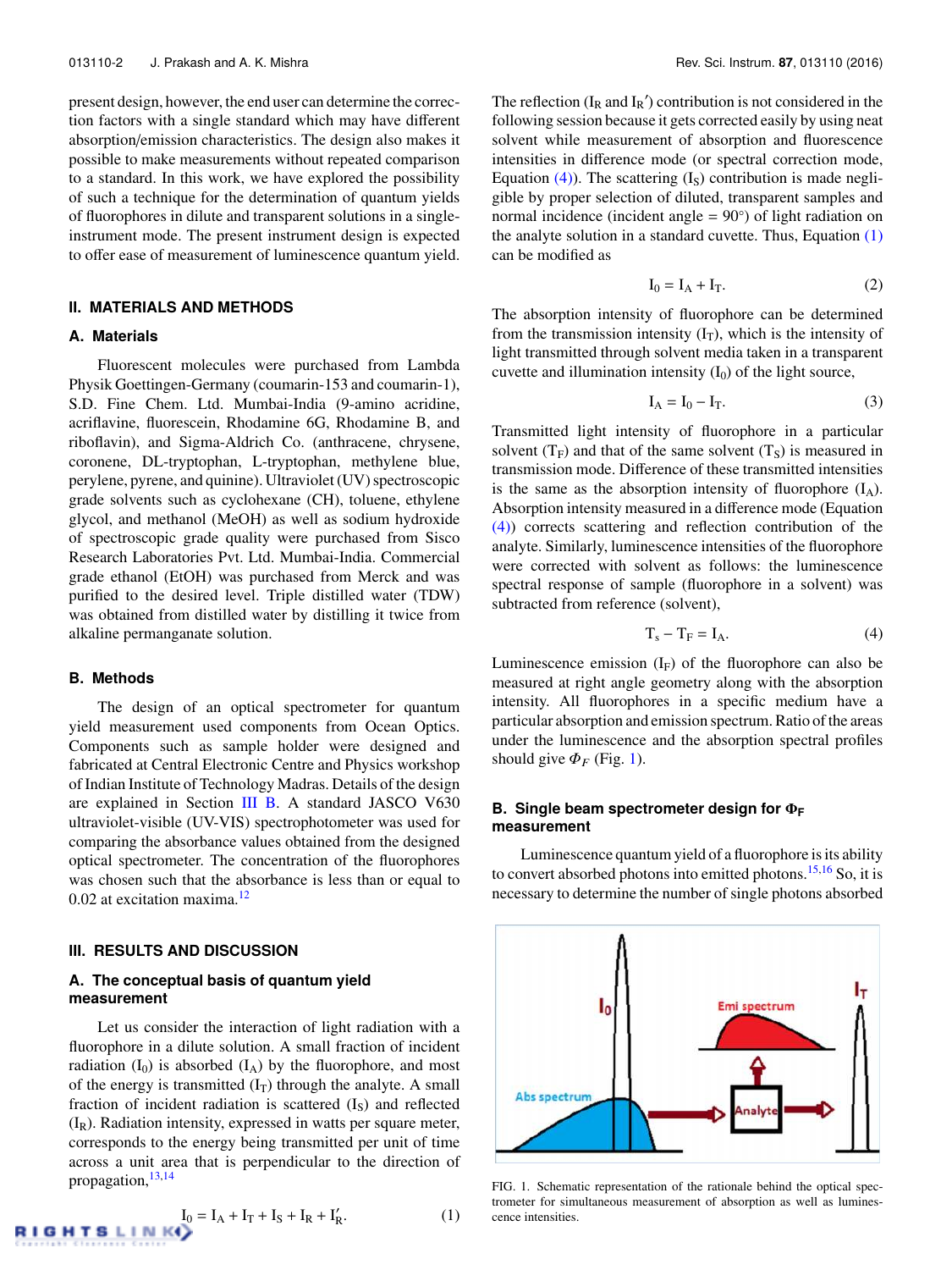by fluorophore molecules and the fraction of emitted photons to obtain the quantum efficiency of the fluorophore. Light radiation on the fluorophores kept in a container (preferably quartz cuvette) causes many electromagnetic interactions such as reflection, absorption, emission, and transmission. The angle of incidence of incident photons was chosen as right angle to the transparent quartz cuvette, which minimizes the possibility of reflection and refraction from the air-quartz interface.<sup>17</sup> The assumptions made in this measurement are (i) the internal reflections from the wall of the cuvette are the same for the transmitting as well as emitting radiations, i.e., reflection losses are the same; and (ii) since the luminescence emission is isotropic, a constant fraction of emitted radiation is always seen by detector in right angle geometry.

The one-detector design is similar to Mello's integrating sphere model without the integrating sphere. For dilute and transparent solutions, the design provides a very simple "one excitation source-one detector" combination that obviates the need of an integrating sphere. The optical design of our single beam spectrometer for the simultaneous determination of transmission/absorption and luminescence intensities of fluorophore in a particular solvent is depicted in Figure 2. The instrument components such as LS (DH-2000-BAL), monochromator (MonoScan-2000), sample holder (S), FOS- $2 \times 2$ -TTL dual switch, and a charge-coupled device diode array detector (CCD-DAD, QE65000) were assembled as shown in Figure 2. The Fiber Optic Switch (FOS) has two outputs. These outputs were coming from the sample holder, one carries the transmission and the second one carries emission information. A bifurcated fiber sequentially collects both luminescence and transmission spectral data from the sample holder and guides to the detector via FOS switch. In this way, FOS switch sequentially allows either luminescence intensity or transmission intensity to the detector (D) via bifurcated fiber. This one-way switch was used to control the light path. Optical components such as LS, monochromator, sample holder (S), and detector (D) were connected through SR fibres of 400  $\mu$ m diameter.

The spectrometer used for the collection of spectral response is QE65000 from Ocean Optics, Inc. The QE65000 is equipped with a back-thinned FFT-CCD detector (Hamamatsu S7031-1006) with a 2-D arrangement of pixels (1044 horizontal  $\times$  64 vertical) that is responsive from 200 to 950 nm. The Hamamatsu S7031 provides 90% quantum efficiency, low noise, and low dark signals. It is a 2D array, which allows binning pixels in vertical column to acquire light from entire height of the slit. The charges corresponding to photon intensity is stored at every constant time interval

**TTL Dual switch** Monochromator LS

FIG. 2. Optical design of single beam spectrometer for measuring spectral intensities.

GHTSLINKO

(integration time) and is counted as photon intensity. The data (photon flux) captured by the CCD array are converted to digital information within the detector (using an 18-bit A/D card) and are transferred to a computer via USB port or Universal Serial Bus port and displayed. This spectral readout or the intensity of light is proportional to the amount of charge and, hence, the photons flux.<sup>18</sup> The combination of the spectrometer's low-noise detector and 18-bit A/D converter delivers a dynamic typical range of ∼85 000:1 and a signal-tonoise (S/N) ratio of 1000:1 (at full signal). The spectral range of the detector is from 200 nm to 11 000 nm. The entrance aperture size of the spectrometer was chosen as 200  $\mu$ m (SLIT-200, pixel resolution ∼8.9 pixels). The grating used in our QE65000 is HC1-QE of 300 mm<sup>-1</sup> grove density, and the grating has spectral range from 200 to 1100 nm. Variable long pass order sorting filter, OFLV (DET-QE-OFLV-250), is applied to the detector window to eliminate the second and third order effects. In QE65000, L2 detector collection lens is used to ensure aberration free performance. It is fixed to the detector to focus the light from the tall slit onto the detector elements. The excitation monochromator used in the work is MonoScan2000 to excite the fluorophore molecules. It captures the incoming light, transmits it via fiber to detector, one wavelength at a time. Since the MonoScan has no slit, the diameter size of the optical fiber determines the optical resolution. Since SR fiber of diameter 200  $\mu$ m was used, the optical resolution of the excitation monochromator was <3 nm (FWHM ∼2.5 nm). Optical fibres are connected to the optical components via SMA-905 connector with 74 UV collimating lens of focal length 10 mm, diameter 5 mm, and an entrance aperture of 200  $\mu$ m. The wavelength range of the instrument is 270–900 nm. The spectral resolution of the instrument is 2.5 nm (FWHM  $\sim$ 2.5 nm) with boxcar of  $\pm$ 5 pixels and integration time of 10 s. This study mainly focuses on the molecules which are absorbing and emitting in the spectral range 270–900 nm. Instrument can be used if the fluorescence maximum is about 750–800 nm and the spectral tail cannot extend beyond 900 nm.

#### **C. Absorption intensity measurement**

Optical path of the spectrometer for absorption intensity measurement is shown in Figure 3 (solid line). In this mode, monochromatic light rays are guided through the sample (analyte) and the detector (D) which measures the transmission intensity of the sample. The absorption intensity of analyte was measured as follows. Transmission intensities of solvent with  $(T_F)$  and without fluorophores  $(T_s)$  were measured. The



FIG. 3. Optical path of single beam spectrometer mode for absorption intensity measurement (highlighted path).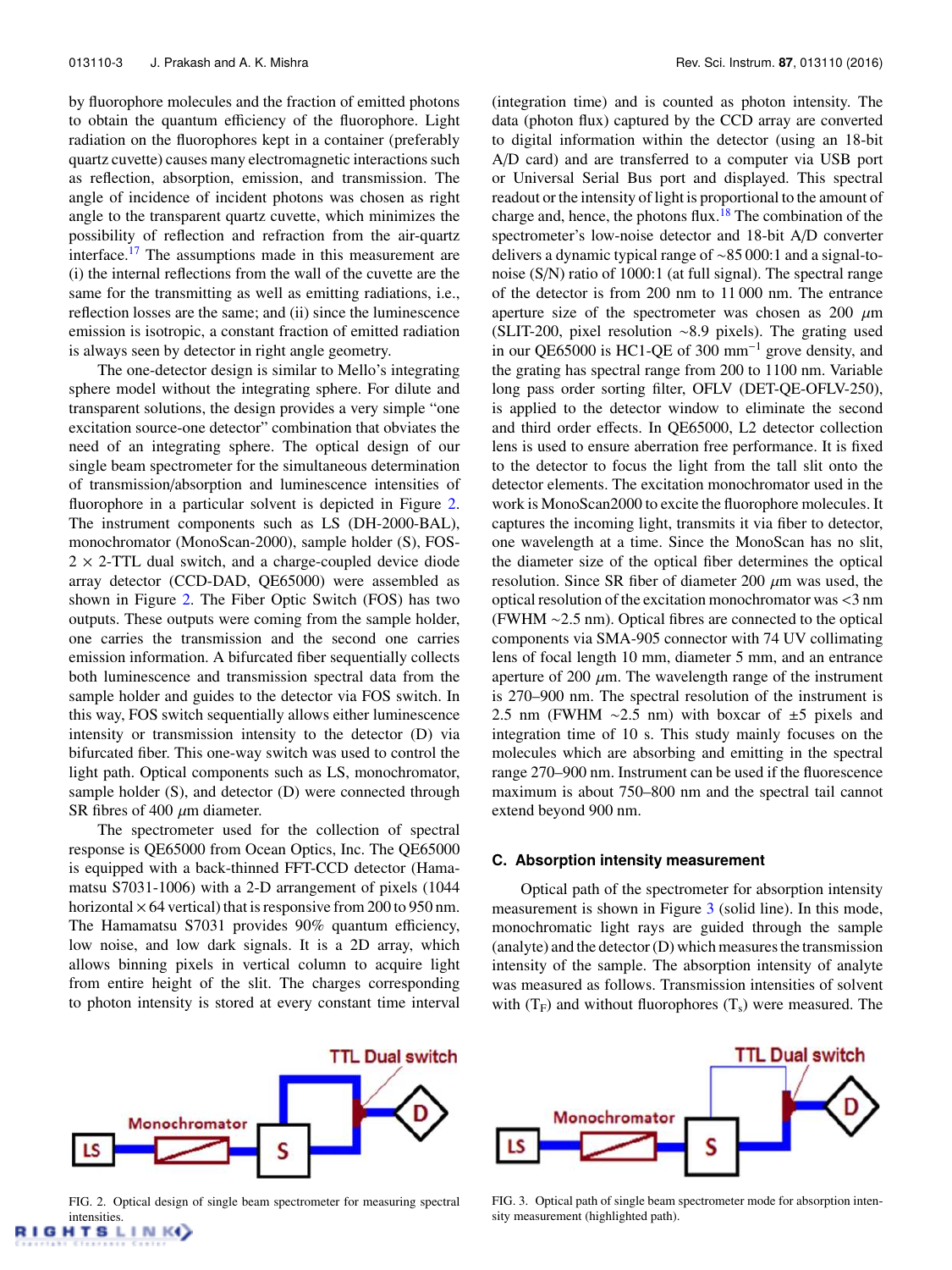

FIG. 4. Optical path of single beam spectrometer mode for luminescence measurement (highlighted path).

absorption intensity of fluorophore in a solvent was obtained using Equation (4).

While measuring transmission intensity, it is necessary to avoid the detector saturation which was made possible by selecting low integration time (10 ms). Luminescence contribution in the transmission intensity of fluorophore  $(T_F)$ was also checked by measuring luminescence at right angle geometry using the same instrument parameters and was found negligible (isotropic nature of luminescence).

#### **D. Luminescence intensity measurement**

Optical path of spectrometer for luminescence measurement is shown in Figure 4 (solid line). Light rays of particular energy band illuminate the sample through the monochromator, and luminescence emission response of the analyte was collected at right angle geometry using detector, D.

Luminescence intensity of fluorophores was measured at right angle to the excitation signal. While measuring luminescence intensity, scattering contribution was corrected using solvent response in right angle mode. Luminescence measurements were made by selecting the instrument parameters such as integration time of 10 s, spectral averaging of 5, and boxcar smoothening of 5. By choosing the integration time of 10 s, the detector integrates photons for every 10 s at each wavelength. These spectral responses were averaged for five such signals (spectral averaging 5 nm) and displayed. Also, signal smoothing was done over pixels (wavelengths) by selecting boxcar averaging of ±5 pixels. The average of 11 adjacent points was measured as one data point for better smooth signals. Since the boxcar average is 5, 11 pixels (∼0.48 nm) were averaged and the effective spectral resolution is about 2.5 nm at FWHM.

#### **E. Measurement of luminescence quantum yield**

The ratio of absorption intensity and luminescence intensity in right angle mode of a fluorophore leads to a quantum yield like number. The quantum yield of a fluorophore can be obtained from the ratio by introducing a CF. Since the integrated absorption/emission profile is proportional to the number of photons absorbed or emitted by the fluorophores, the quantum yield  $(\Phi_F)$  can be expressed as

$$
\Phi_F = \frac{\int I_F d\lambda}{\int I_A d\lambda} \times CF,
$$
\n(5)

where  $\int I_F d\lambda$  and  $\int I_A d\lambda$  are integrated area under the luminescence and absorption spectra, respectively. The corrections GHTSLINKY

required for the  $\Phi_F$  measurement are (i) calibration for the solvent medium (wavelength dependency of refractive index), (ii) instrumental measurement geometry induced variations in the absorption and luminescence intensities, and (iii) nonuniform transmission efficiency of monochromatic excitation and non-uniform detector response. Non-uniformities and differences in the spectral response (sensitivity) of the spectrophotometer and spectrofluorimeter detectors are the usual problems in the relative  $\Phi_F$  measurement and that can be avoided by employing the same light source-detector combination for both absorption and emission measurements.

## **F. Calibration for solvent: Refractive index correction**

"The ratio of fluorescence intensities measured by the instrument is equal to the ratio of the absolute rates of emission of fluorescence by the two solutions because the geometrical arrangement of the specimen and optics is identical for the two measurements. A change in the refractive index of the solution results in a variation in the angles of the rays emerging from a plane cuvette-air interface.<sup>19</sup> Thus, if the two substances to be compared are dissolved in different solvents, the observed intensities must be corrected by multiplying by  $n^2$ ." In this work, we created an instrument correction profile (ICP), using a fluorophore in water (0.1*N* NaOH). Luminescence intensity is a function of refractive index of the medium (Equation  $(6)$ ), which is a function of emission wavelength. $20,21$  Fluorescence intensity and, hence integrated intensity, any fluorophore in a medium other than the medium used for *ICP* needed to be multiplied by the square of the refractive index at the emission wavelength. So, this wavelength dependency of refractive index is needed to be addressed in the measurement and was used from the existing literatures (Figure 5). The refractive index of solvents, EtOH,<sup>22</sup> MeOH,<sup>23</sup> glycol,<sup>24</sup> CH,<sup>22</sup> toluene,<sup>23</sup> and TDW, $^{25}$  as a function of wavelengths is shown in Figure 5,

$$
\int I_{F} d\lambda \propto n_{\lambda}^{-2}.
$$
 (6)



FIG. 5. The dependency of refractive index on wavelength for different solvent media.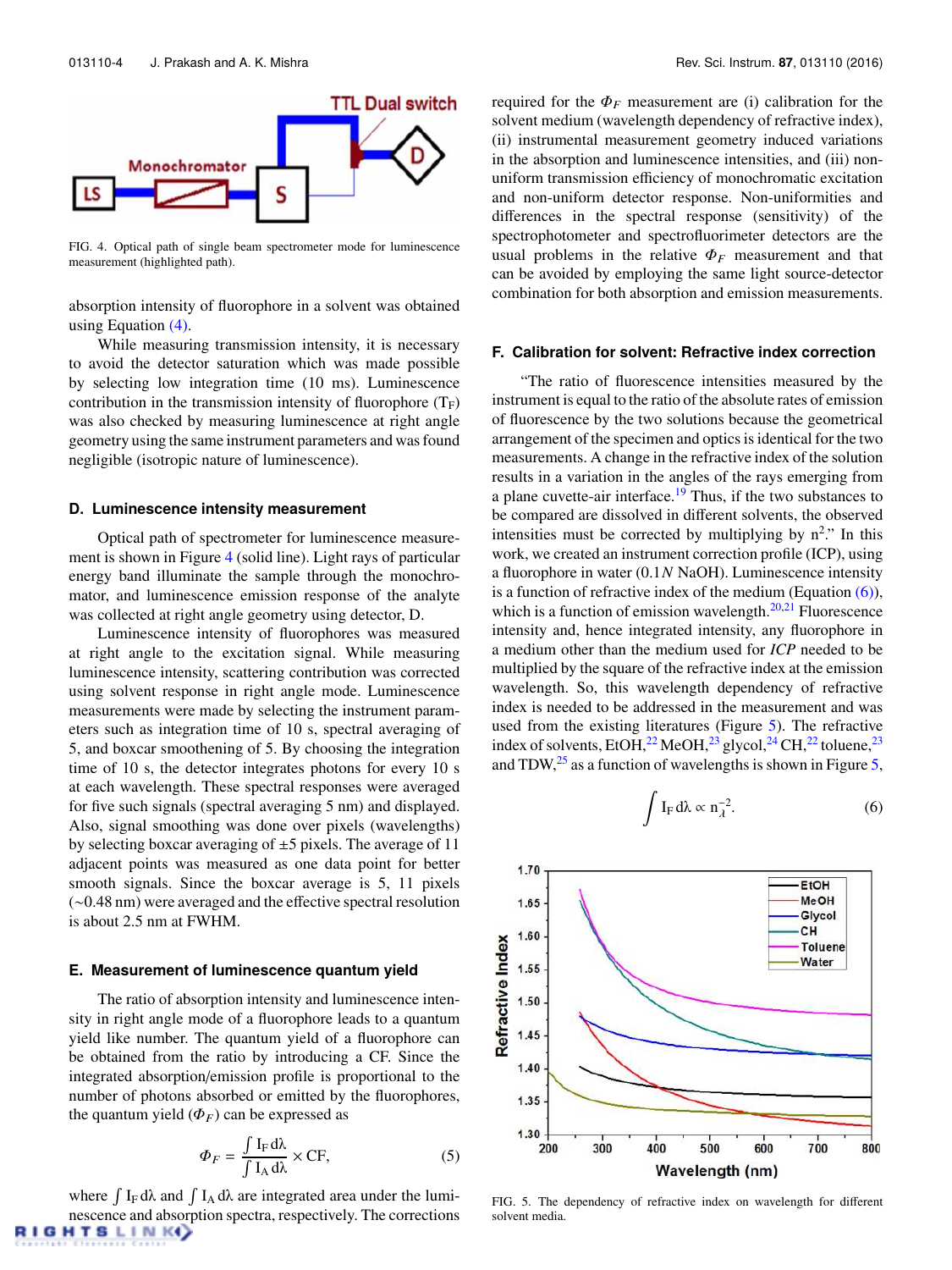The emission intensity correction with respect to solvent medium can be easily obtained from the dependency plots as shown in Figure 5. Thus, this correction can be introduced in the quantum yield measurement equation as well as in the determination of CF. Thus, the equation could be represented as

$$
\int I_F d\lambda = k \times \left( \frac{L_{\lambda} \times A_{\lambda} \times \phi_F}{n_{\lambda}^2} \right)
$$

$$
= k \times \left( \frac{L_{\lambda} \times \varepsilon_{\lambda} \times c \times l \times \phi_F}{n_{\lambda}^2} \right). \tag{7}
$$

So,  $\phi_F = \frac{\int I_F d\lambda \times n_\lambda^2}{L_\lambda \times \varepsilon_\lambda \times \varepsilon \times l \times k},$ 

$$
\phi_F = \left(\frac{\int I_F d\lambda}{\int I_A d\lambda}\right) \times n_\lambda^2 \times \left(\frac{2.303 \times I_0}{k \times L_\lambda}\right),
$$
  

$$
\therefore \varepsilon_\lambda \times c \times l = \frac{\int I_A d\lambda}{2.303 \times I_0},
$$
  
or 
$$
\phi_F = \left(\frac{\int I_F d\lambda}{\int I_A d\lambda}\right) \times n_\lambda^2 \times ICP,
$$

where  $ICP = \frac{2.303 \times I_0}{k \times L_\lambda}$ , *ICP* is instrument correction profile,  $\varepsilon_\lambda$ is the molar absorption coefficient at excitation wavelength, *k* is a proportionality constant (evidently correction required in the measurement),  $n_{\lambda}$  is the refractive index of the medium at emission wavelength,  $L<sub>\lambda</sub>$  is the excitation intensity (lamp intensity at excitation wavelength), *l* is the pathlength of the medium, and *c* is the concentration of the fluorophore.

The proportionality constant, *ICP*, can be determined experimentally and is dependent on the instrumental measurement geometry induced anisotropy in the absorption-emission intensities and non-uniformity in the excitation intensity of light source, transmission efficiency of monochromator, and response of detector.

## **G. Instrument calibration profile for quantum yield measurement**

#### *1. Selection of instrument parameters*

Absorption spectra were measured  $(I_A = T_s - T_F)$  in transmission mode and very low integration time was chosen in order to avoid the detector saturation. Since molecules uniformly emit emission radiation throughout the space (isotropic), detector at the right angle measurement captures only a fraction of emitted radiation. So, a proper correction is required for this large loss of the emission intensity. Instrument parameters such as integration time, spectral averaging, and boxcar smoothening were chosen in such a way so that S/N is greater than 150 for all absorption and emission intensity measurements. The parameters spectral averaging (ave: 5) and boxcar smoothening (boxcar: 5) were kept constant for the absorption as well as emission measurement. The effective spectral resolution is about 2.5 nm at FWHM. The intensity saturation of QE65000 is 64 000 units; in all our measurements, the highest intensity of absorption is kept low as 5% of saturation (maxima of 3500 for very low emitting methylene blue). This was observed as an integration time of 10 s. Fluorescence intensity maxima were about 100, which GHTSLINK<sup>(</sup>)

were observed at 10 ms integration time. Such a low absorption and emission intensities detector shows good linearity in the integration parameter (int. time). The integration time (10 s) was not long enough to use a significant portion of the detector well depth (only 5% of saturation), and hence, the measured intensities did not need any non-linearity correction. The optimized integration times for the measurement of luminescence as well as absorption intensity are 10 s and 10 ms, respectively.

This spectrometer design was also needed to be calibrated with respect to detector response, transmission efficiency of monochromator, and lamp excitation profile. The *ICP* required for such calibration was obtained using any standard fluorophore. In this work, Flu was chosen as the standard fluorophore and its luminescence quantum yield is known at six different excitation wavelengths, viz., 313 nm, 366 nm, 436 nm, 460 nm, 488 nm, and 521 nm.

*a. Determination of ICP.* Flu in 0.1*N* NaOH was taken as a standard to measure the ratio of luminescence intensity to absorption intensity  $\left(\frac{\int I_F d\lambda}{\int I_F d\lambda}\right)$  $\frac{\int I_F \, d\lambda}{\int I_A \, d\lambda}$ ). *ICP* for the excitation at 488 nm was measured as follows. Absorption intensity of 0.31  $\mu$ M Flu (Optical Density  $(OD) = 0.02$  at abs maxima) was obtained by subtracting transmission intensity of Flu in 0.1*N* NaOH from that of only 0.1*N* NaOH. Luminescence intensity of Flu at 488 nm excitation was measured in right angle mode in the entire wavelength range. The measured absorption and the scattering subtracted emission intensities of Flu are shown in Figure 6.

Integrated area under the absorption and emission intensities was measured. The ratio of corrected emission ( $\int I_F d\lambda$ ) to the absorption energies ( $\int I_A d\lambda$ ) multiplied by 0.72 to get  $\Phi_F$  of Flu, i.e., *ICP* at 488 nm excitation is 0.72. The refractive index dependence of the quantum yield is also included as a function of emission wavelength, Equation  $(8)$  (n<sup>2</sup> at emission wavelength, 515 nm is 1.78).

Similarly, *ICP* for different excitation wavelengths [factor for the  $\Phi_F$ ] was calculated and is tabulated in Table I. *Absorption and emission* intensities of the same solution were



FIG. 6. Absorption and emission intensities of Flu in 0.1N NaOH (OD  $\leq$  0.02) measured at narrow band excitation of 488 nm.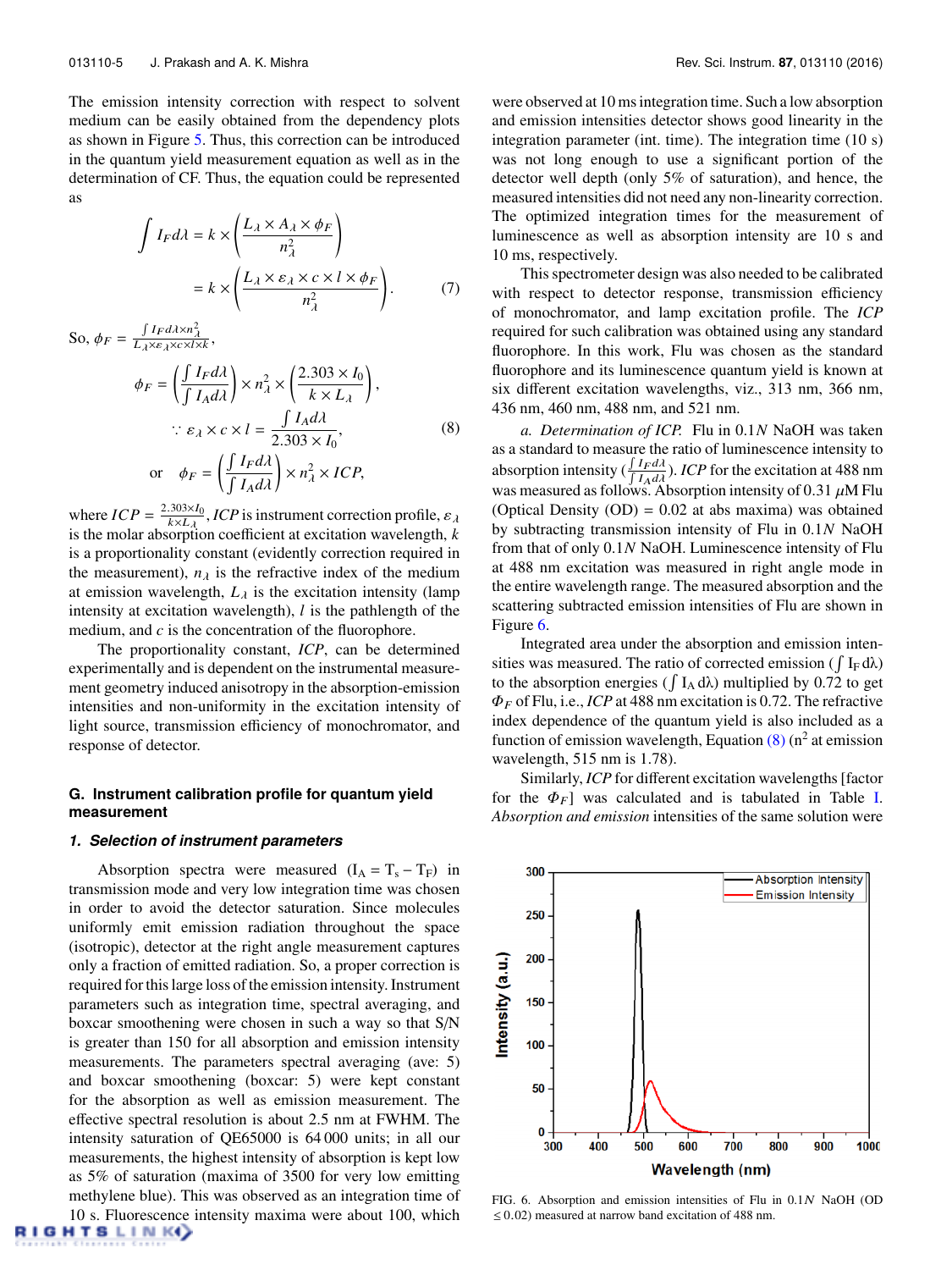TABLE I.  $\Phi_F$  of Flu in 0.1N NaOH (OD = 0.02) was measured from the ratio of absorption area to emission area at different excitations such as 313 nm, 366 nm, 436 nm, 460 nm, 488 nm, and 521 nm  $(n^2$  at emission wavelength, 515 nm is 1.78).

| $\lambda_{\rm ex}$ (nm) | $\int I_F d\lambda$ | $\int I_A d\lambda$ | Ratio  | ICP  | $\Phi_F$ (in this work) | $\Phi_F$ (Literature) |
|-------------------------|---------------------|---------------------|--------|------|-------------------------|-----------------------|
| 313                     | 619.6               | 2569.5              | 0.2411 | 1.99 | 0.86                    | $0.86^{26}$           |
| 366                     | 181.6               | 498.5               | 0.3644 | 1.44 | 0.93                    | $0.94 \pm 0.02^4$     |
| 436                     | 438.7               | 890.6               | 0.4926 | 1.04 | 0.92                    | $0.92 \pm 0.04^4$     |
| 460                     | 1978.7              | 2987.5              | 0.6623 | 0.74 | 0.88                    | $0.88 \pm 0.03^{27}$  |
| 488                     | 3333.6              | 4760.5              | 0.7003 | 0.72 | 0.90                    | $0.90^{28}$           |
| 521                     | 549.3               | 889.2               | 0.6177 | 0.84 | 0.92                    | $0.92 \pm 0.04^7$     |



FIG. 7. A plot of normalized transmission intensity against excitation wavelength due to the non-uniform intensity of excitation at excitation wavelength, non-linear transmission efficiency of the monochromator, and spectral response of detector.

measured at five other excitation wavelengths such as 313 nm, 366 nm, 436 nm, 460 nm, and 521 nm and are shown in Fig. S1 of the supplementary material.<sup>29</sup> Correction with respect to excitation wavelength is needed to be generalized for entire wavelength range in order to measure the quantum yield of any fluorophores on different excitations.

# *2. Wavelength dependence of the instrument response due to light source-monochromator-detector (LMD) combination*

The observed luminescence intensity is a function of the three parameters, viz., intensity of excitation at excitation wavelength, transmission efficiency of monochromator, and spectral response of detector. Monochromatic excitation profiles in the spectral range from 260 nm to 900 nm were measured at different excitations. The non-uniformity in the spectral response of a particular LMD combination is shown in Figure 7.

The reciprocal of spectral response of a particular light source-monochromator-detector combination can be used to correct the non-uniformity in the excitation efficiency of light source, transmission efficiency of monochromator, and spectral response of detector (Figure 8). The reciprocal file is called LMD profile, LMD  $(\lambda)$ .



FIG. 8. The profile for transmission intensity correction obtained from the reciprocal transmission intensity, LMD profile (LMD (λ)).



FIG. 9. Correlation of *ICP* from the LMD profile.

#### *3. Evolving ICP from the LMD profile*

The *ICP* for the  $\Phi_F$  measurement shows a wavelength dependency similar to the LMD profile for the monochromatic excitation (Figure 9). Both these profiles, *ICP* and LMD profiles, were carefully analyzed, and thus, an empirical relationship was made between *ICP* and LMD profiles.

The empirical relationship between *ICP* and LMD (λ) was made as follows and *ICP* ( $\lambda$ ) was used for the  $\Phi_F$  measurement  $(r^2 = 0.9979$  and standard deviation = 0.0083):

$$
LMD(\lambda) = 7.7760 \times ICP(\lambda) - 4.2939,
$$
 (9)

$$
ICP(\lambda) = 0.1286 \times LMD(\lambda) + 0.5522. \tag{10}
$$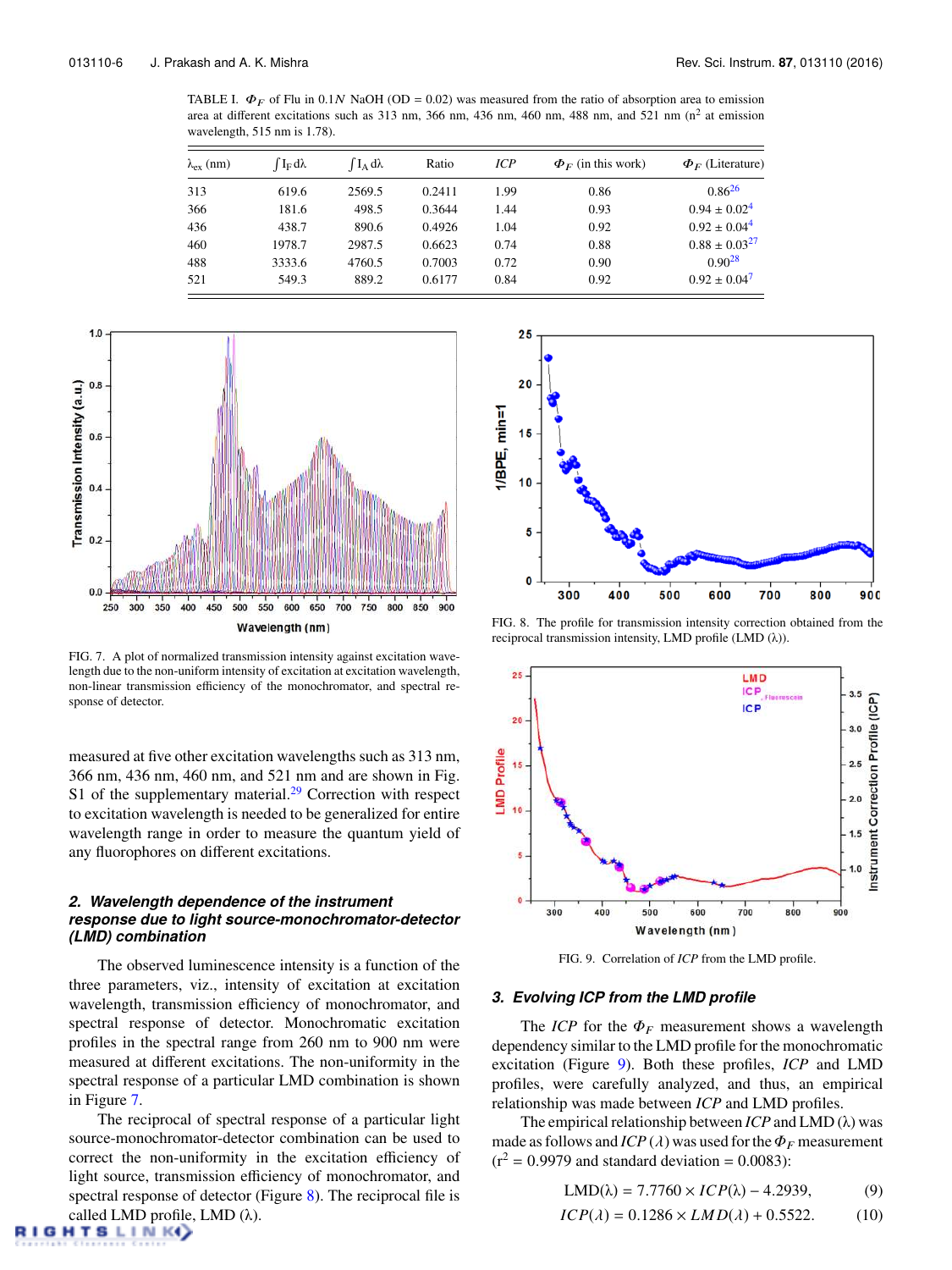

FIG. 10. A statistical comparison of quantum yield measured (this method, red bar) against the literature value (blue bar) is displayed in the top panel, and the percentage variation of quantum yield from its literature value is mentioned in the lower panel.

By comparing Equations  $(5)$ ,  $(8)$ , and  $(10)$ , we would reach to our expression (Equation  $(11)$ ) for the determination of quantum yield. The quantum yield  $\Phi_F$  is related to the *ICP*, refractive index, absorption, and luminescence intensities as follows:

$$
\Phi_F = \frac{\int I_F d\lambda}{\int I_A d\lambda} \times CF = \frac{\int I_F d\lambda}{\int I_A d\lambda} \times n_\lambda^2
$$
  
× (0.1286 × LMD( $\lambda$ ) + 0.5522). (11)

Since the quantum yields of different fluorophores are to be measured in a variety of solvent media, correction factor profile was made such that the dependency of refractive index is taken out from the CF and considered as a separate factor. It increases the viability of the method in any solvent medium, provided we must know the refractive index profile (against wavelength) of solvent. In short, this method requires only one *ICP* for any fluorophore in a particular solvent. Also, this empirical relation is required to be validated using a series of fluorophores in different solvent environment at different excitation wavelengths.

### **H. Validation of the proposed method**

#### *1. Selection of fluorophores*

The new mode of luminescence quantum yield  $(\Phi_F)$ measurement was validated by measuring  $\Phi_F$  of a series of flu-**GHTSLINK** 

orophores. Fluorophores were selected such that they absorb and emit in the ultraviolet-visible region (200 nm–900 nm). Selected fluorophores are 9-amino acridine, anthracene, chrysene, coumarin-I, coumarin-153, methylene blue, perylene, pyrene, quinine sulphate, Rhodamine 6G, Rhodamine B, acriflavine, DL-tryptophan, fluorescein, L-tryptophan, quinine, riboflavin, and coronene. The concentration of fluorophores was selected such that their maximum absorbance does not exceed 0.02 at different excitation wavelengths. At this concentration, the chances of re-absorption are negligible. The concentrations and UV-VIS electronic absorption spectra of the selected fluorophores are shown in Table S2 and Fig. S3 of the supplementary material.<sup>29</sup>

#### *2. Determination of quantum yield*

The absorption and luminescence intensities were measured as mentioned in Sections III C and III D, and those absorption and emission spectral data are shown in Fig. S4 of the supplementary material.<sup>29</sup> The *ICP* file created from the lamp-monochromator-detector correction was multiplied by the product of emission/absorption ratio file  $\left(\int \frac{\int I_F \, d\lambda}{\int I_A \, d\lambda}\right)$ ) and square of refractive index at the emission wavelength  $(n<sub>λ</sub><sup>2</sup>)$  to obtain  $\Phi_F$ . The obtained quantum yields for each fluorophores are averaged for two different measurements and are tabulated in Table S5 of the supplementary material. $29$  Quantum yield measured using newly developed instrument design shows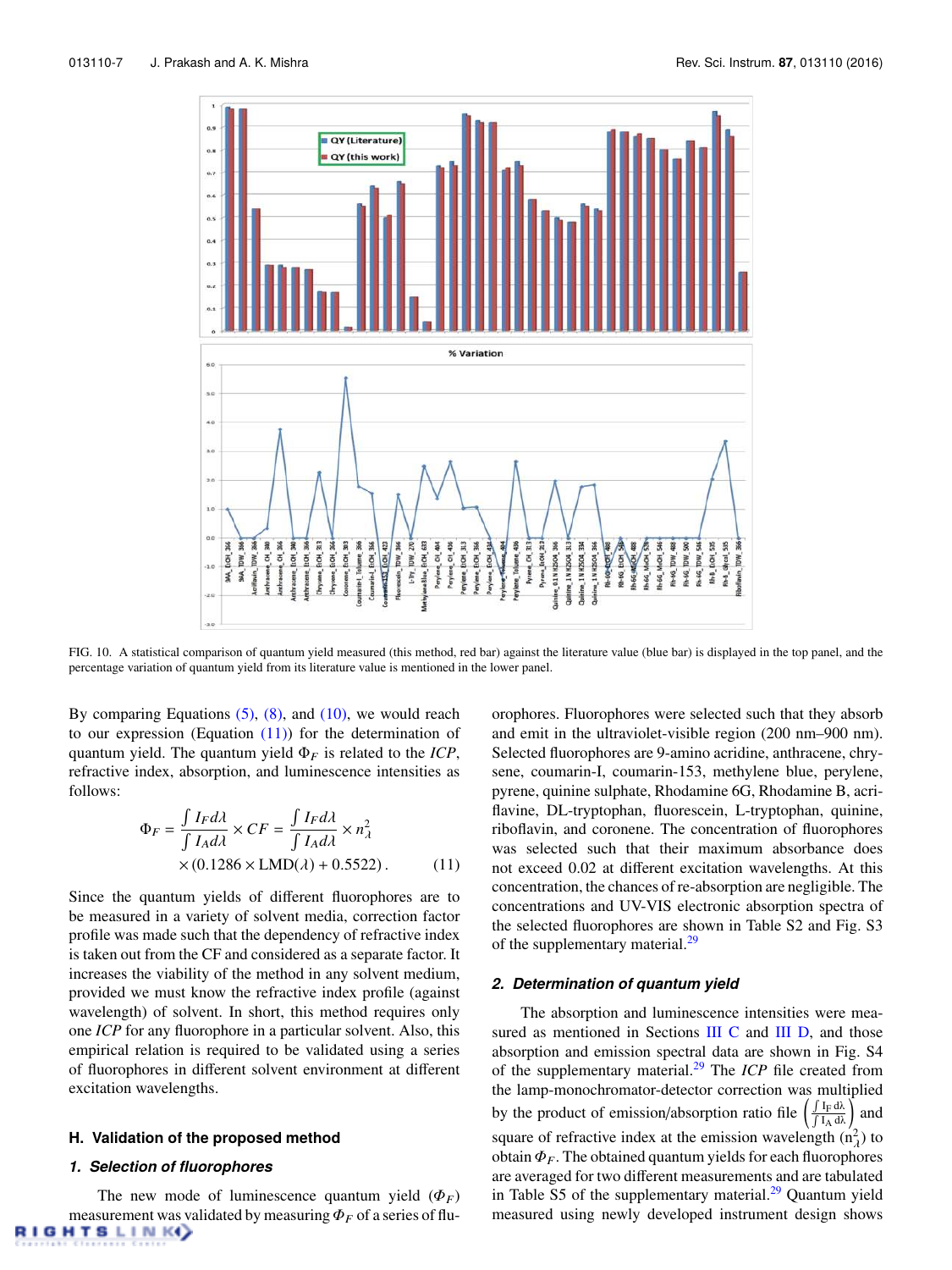a promising output in comparing with the literature values (shown in Table S5 of the supplementary material<sup>29</sup>).

The fluorescence quantum yield of fluorophores in different media at various excitation wavelengths was measured using the proposed method and is tabulated in Table S5 of the supplementary material. $29$  A relative statistics is also given in the last two columns of Table S5 of the supplementary material<sup>29</sup> and in Figure 10. The  $\Phi_F$  values are very comparable with the reported values. Consider the fluorescence quantum yield of quinine (quinine bisulphate in 1*N* sulphuric acid). It has been widely used as a standard in relative quantum yield measurements. In quinine, there is no significant overlap between its absorption and fluorescence spectra. The most commonly used  $\Phi_F$  values for quinine were given by Melhuish 0.546 at infinite dilution in  $1N H_2SO_4$ . The  $\Phi_F$  value at infinite dilution using integrating sphere was 0.60. Our value (0.56) for the quantum yield measurement of quinine is in good agreement with the value reported by Melhuish. Likewise, a series of molecules' quantum yield were measured in different media. Some of the molecules have vibronic spectral signature, while others are perfect Gaussian, and many of them have overlapping absorption and emission spectra. The quantum yields of probes are also measured at different excitation wavelengths in order to avoid the excitationemission overlaps. Though the molecules have perfect spectral overlap, we do obtain a reliable quantum yield, which is consistent with the reported values. A statistical comparison of the measured quantum yield with the literature value is shown in Figure 10. The percentage variation of quantum yield from the literature value is also measured and displayed in Figure 10 (lower panel). A few molecules' quantum yield varied a maximum of 6%, but this variation is within the measurement error  $(\pm 0.03)$ . Rest of the measured quantum yield values are very close to the literature reported values.

In addition to the simplicity in measurement and accuracy in the measured quantum yield values, our method has some merits over existing experimental methods. Conventional Rees method (relative quantum yield measurement) requires refractive index at the emission wavelength, UV-VIS absorption, and luminescence emission spectra of both fluorophore and reference (suitable standard fluorophore). The selection of appropriate standard fluorophore as reference is one of the key steps in Rees method. Also, the spectral measurements were made in different instruments (different optics, light source, and detector response); so, multiple corrections are required, which was avoided by introducing a combined spectrometer. Luminescence quantum yield of fluorophores absorbing and emitting in the different spectral windows requires different references in Rees method. Present method creates an instrument calibration profile, unique to the particular instrument configuration and solvent media, which eliminates the necessity of different references and multiple corrections by introducing a single correction factor file (*ICP*). The knowledge of the ratio of luminescence to absorption intensity, refractive index of medium, and *ICP* of the instrument could easily determine the luminescence quantum yield in a facile manner. Once the correction factor file is created for an instrument, it is valid for any fluorophores in a particular solvent. Though present method uses a fluorophore (any) to create spectral correction factor (*ICP*), which is necessary only when we change any of the instrument components (light source, monochromator, or detector).

### **IV. CONCLUSION**

An optical spectrometer was designed for the determination of the luminescence quantum yield of fluorophores in dilute transparent solutions from the absorption and luminescence spectra followed by the application of experimentally determined CF. The correction factor has two main components: (i) sample contribution (refractive index correction) and (ii) instrument contribution (*ICP*). *ICP* was created to correct the non-uniformity in the illumination profile, transmission efficiency of monochromator, and detector response. *ICP* was obtained as a function of wavelength and is correlated to the LMD profile, which facilitated accurate measurement of quantum yield of fluorophores  $(\Phi_F)$  absorbing and emitting in the spectral range from 270 nm to 900 nm. It was shown that an empirical relation can be formulated for a particular instrument design for quantum yield measurements. Also, the validity of the design and measurement was verified using a series of fluorophores of known quantum yield which absorb and emit in ultraviolet-visible region. The simplicity in the accurate measurement of quantum yield and low cost of the spectrometer make it reliable as existing methods, perhaps preferred over Rees method and integrating sphere model. The fibre optic compatibility of the design will have additional advantages such as simplicity and low cost in the design.

## **ACKNOWLEDGMENTS**

The fabrication of the single beam spectrometer was funded by the Council of Scientific and Industrial Research (CSIR), New Delhi through a sponsored project.

- <sup>1</sup>C. A. Parker and W. T. Rees, Analyst 85, 587 (1960).
- <sup>2</sup>A. T. Rhys williams, S. A. Winfield, and J. N. Miller, Analyst 108, 1067 (1983).
- <sup>3</sup>S. I. Vavilov, Z. Phys. 22, 266 (1924).
- <sup>4</sup>G. Weber and F. W. J. Teale, Trans. Faraday Soc. 53, 646 (1957).
- 5 J. C. De Mello, H. F. Wittmann, and R. H. Friend, Adv. Mater. 9, 230 (1997).
- <sup>6</sup>A. M. Brouwer, Pure Appl. Chem. **83**, 2213 (2011).
- <sup>7</sup>C. Wurth, M. G. Gonzalez, R. Niessner, U. Panne, C. Haisch, and U. R. Genger, Talanta 90, 30 (2012).
- <sup>8</sup>H. Ishida, S. Tobita, Y. Hasegawa, R. Katoh, and K. Nozaki, Coord. Chem. Rev. 254, 2449 (2010).
- <sup>9</sup>K. Suzuki, A. Kobayashi, S. Kaneko, K. Takehira, T. Yoshihara, H. Ishida, Y. Shiina, S. Oishi, and S. Tobita, Phys. Chem. Chem. Phys. 11, 9850 (2009).
- <sup>10</sup>Y. Kawamura, H. Sasabe, and C. Adachi, Jpn. J. Appl. Phys. 43, 7729 (2004).
- <sup>11</sup>K. Rurack, Springer Ser. Fluoresc. 5, 101 (2008).
- <sup>12</sup>W. R. Ware and B. A. Baldwin, J. Chem. Phys. 43, 1194 (1965).
- <sup>13</sup>M. Born and E. Wolf, *Principles of Optics*(Pergamon, Oxford, 1969; Nauka, Moscow, 1970).
- <sup>14</sup>I. V. Antonets, L. N. Kotov, V. G. Shavrov, and V. I. Shcheglov, J. Commun. Technol. Electron. 53, 363 (2008).
- <sup>15</sup>W. H. Melhuish, Pure Appl. Chem. 56, 231 (1984).
- <sup>16</sup>S. E. Braslavsky, Pure Appl. Chem. 79, 293 (2007).
- <sup>17</sup>S. T. Flock, S. L. Jacques, B. C. Wilson, W. M. Star, and M. J. C. van Gemert, Lasers Surg. Med. 12, 510 (1992).
- <sup>18</sup>P. M. Epperson and M. B. Denton, Anal. Chem. 61, 1513 (1989).
- <sup>19</sup>J. J. Hermans and S. Levinson, J. Opt. Soc. Am. 41, 460 (1951).
- <sup>20</sup>C. A. Parker, *Photoluminescence of Solutions* (Elsevier, 1968), p. 263.